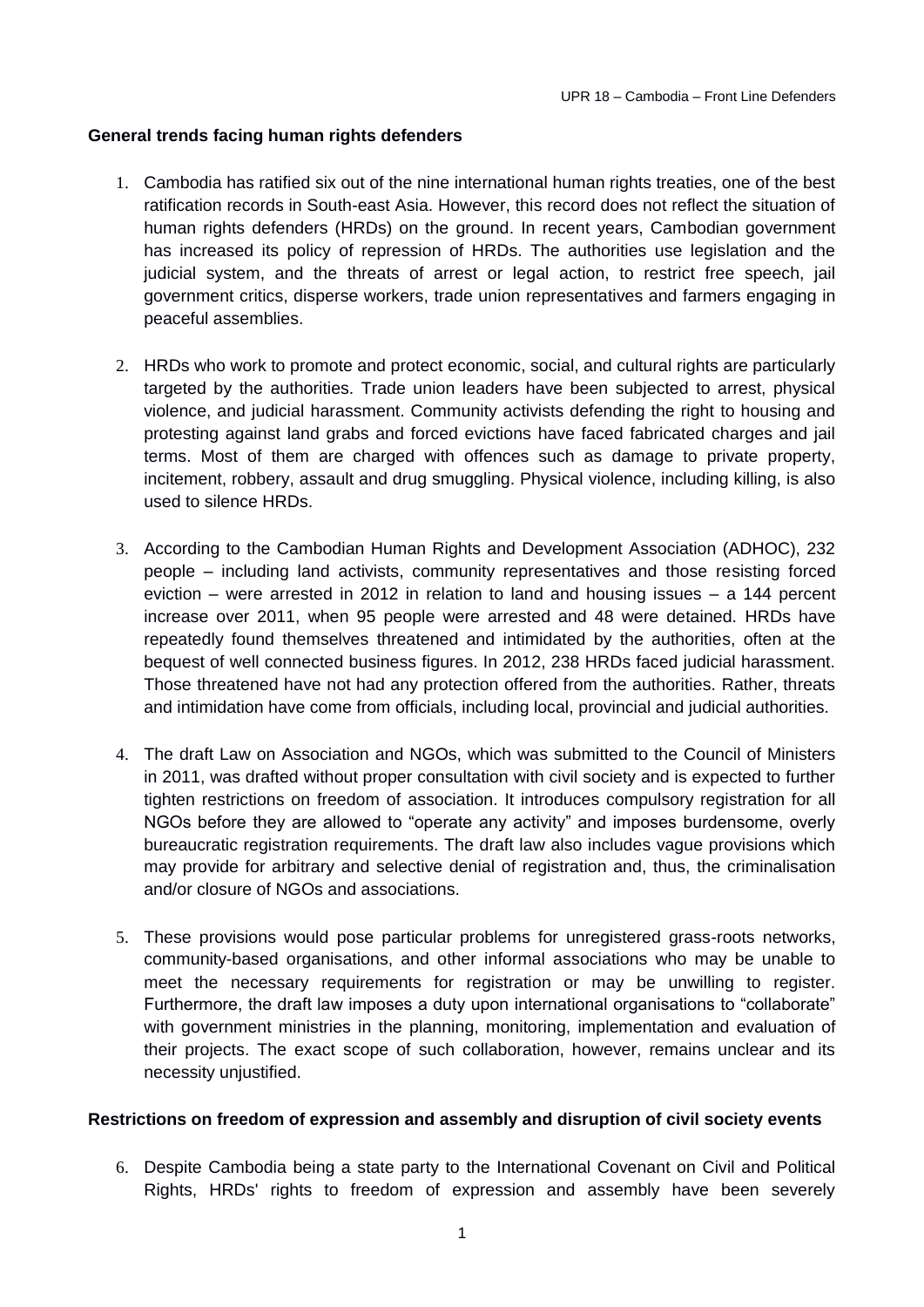threatened and restricted in the period under review. Journalists who criticise the government also face serious charges, lengthy trials, imprisonment and violence. Under the penal code, anybody peacefully expressing critical views about government officials or institutions risk criminal prosecution for defamation and spreading false information.

- 7. The Law on Peaceful Demonstration, which was passed in 2010, was used to legitimise infringements on constitutionally protected rights. The law requires that virtually all public gatherings, regardless of size or purpose, be approved in advance by the authorities. The law also allows officials the power to ban peaceful demonstrations on grounds of "serious threats" to security, safety or public order.
- 8. HRDs from around the region who gathered in Phnom Penh to discuss human rights, rule of law, and development in the context of the Association of South-east Asian Nations (ASEAN) were harassed by the authorities. On 18 to 20 November 2012, local authorities pressured guest houses to refuse accommodation to participants who are attending **Civil Society events prior to the ASEAN Summit**. NGO members have reported that venues booked for the events and workshops were instructed by officials to cancel their bookings, refuse service, and cut power supplies. Local authorities in Phnom Penh had reportedly issued threats that any participants in protests during the summit would be arrested.
- 9. Organisers of the **ASEAN Grassroots People's Assembly (AGPA)** had submitted prior notification to hold a rally on 16 November 2012 in order to present a petition to government representatives, but the permission was denied by local authorities. On 14 November, AGPA participants found that the venues where workshops were supposed to take place had been cancelled. In one location, 300 AGPA participants were turned out of a venue around 11 am when the owner shut off the electricity supply and forced them to leave. On the same day, around 50 local HRDs who had travelled to Phnom Penh to support the rally found themselves turned out of the guest house they were staying.
- 10. Other large scale events held by the **ASEAN Civil Society Conference** also faced disruption. A church cancelled a booking after a group of local authorities came to visit the venue. The replacement venue, Modern Centre 5, was also cancelled on 13 November 2012, immediately after a similar visit by local authorities. The owner admitted that this was due to pressure from the authorities.

#### **Judicial harassment of human rights defenders**

- 11. Judicial harassment has become a common method to target and harass HRDs and is used both by the authorities and non-state actors including companies and individuals. Front Line Defenders has documented a large number of cases where trade unionists, NGO activists, and land rights activists were targeted and forced to pay sums of money as a result of judicial harassment.
- 12. On 27 September 2012, Mr **Rong Chuun** was questioned at Kandal Provincial Court because of accusations of incitement and defamation made against him. The HRD was questioned for three hours about his role in the two-month long strike at Tai Ying Enterprise, which took place in June to July 2012. He had also been accused under Article 305 of the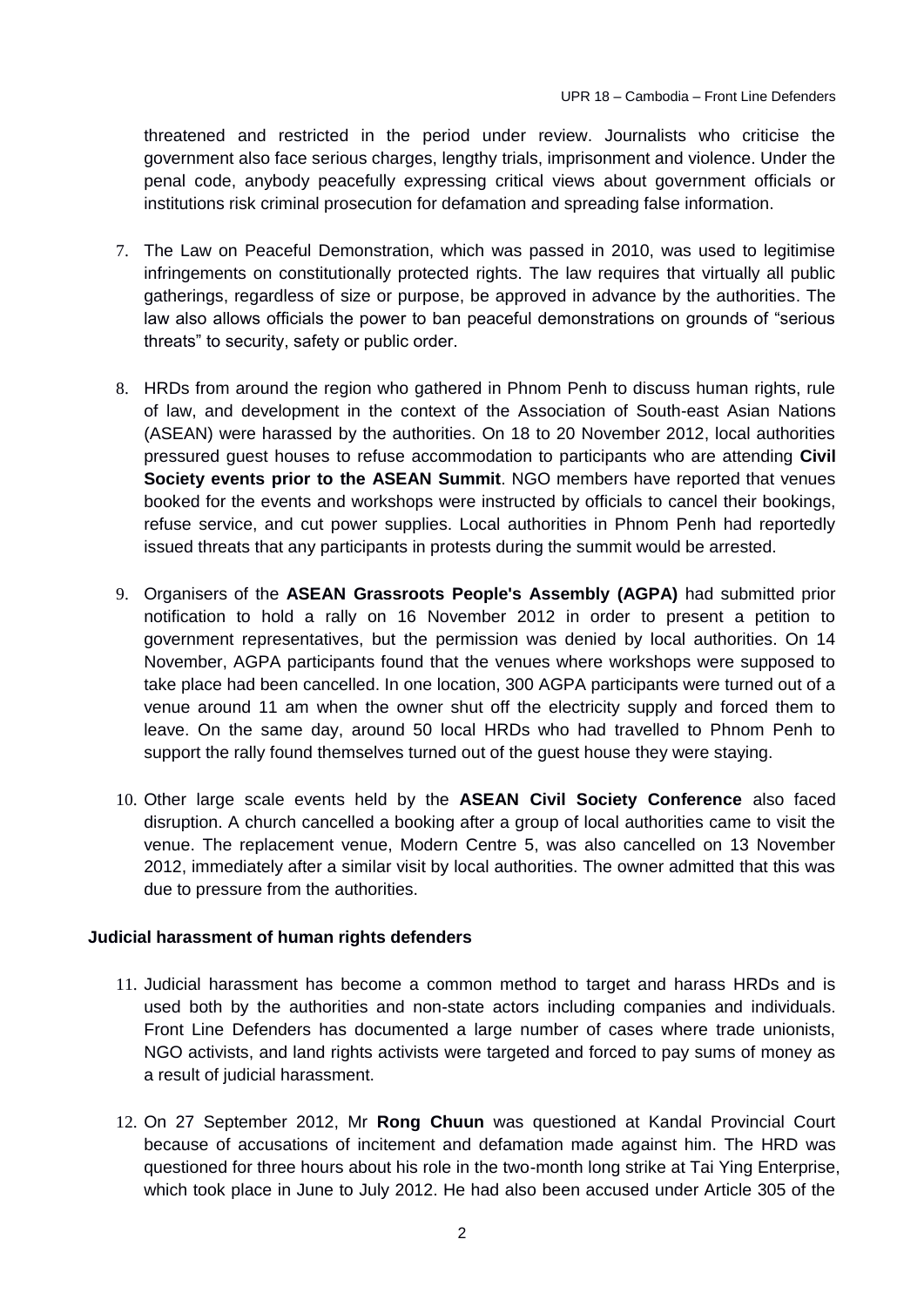Penal Code, dealing with criminal defamation.

- 13. On 9 February 2012, a summon was issued against human rights defender Mr **Soum Chankea** by the Sub-Prosecutor in Sisophon, Banteay Meanchay Province. Mr Soum Chankea is the Banteay Meanchey Provincial Coordinator for the Cambodian Human Rights and Development Association (ADHOC). He had been summoned for questioning on a criminal charge following a complaint made by the head of the Banteay Meanchay branch of the Cambodian Mine Action centre (CMAC).
- 14. On 30 January 2012, human rights defender Mr **San Samneang** appeared before Battambang Court on charges of intentional damage and use of violence. San Samnaeng is a land rights activist from Banteay Meanchey province and is affiliated with the Cambodian Centre for Human Rights (CCHR).

#### **Arbitrary arrest of human rights defenders**

- 15. HRDs who are engaged in peaceful demonstration as means to protect the rights of others face arbitrarily arrest and detention. On 19 May 2013, human rights defender Mr **Kuch Veng**, a land rights activist and a member of the **Community Peace Network**, was arrested by four police officials at Kbal Trach commune in Pursat. During the arrest, the police did not show a warrant and did not state the clear reason for his arrest. It is believed that his arrest is related to his work in the defence of land rights.
- 16. On 24 May 2012, human rights defender Venerable **Luon Sovath** was arrested by policemen and army officers for his participation in a protest outside Phnom Penh Municipal Court calling for the release of thirteen women from the Boeung Kak Lake community who had been detained without charge for 48 hours.
- 17. Venerable Luon Sovath was forced into an unmarked Land Cruiser by police and was taken to Wat Botum Pagoda where he was detained by police and officials from the Ministry of Interior and the Ministry of Cults and Religion until his release later that day. He was forced to sign a document declaring that he will no longer be involved in human rights work. Venerable Luon Sovath has received repeated threats in the period under review due to his human rights and land rights work. In 2011, he was banned from entering all pagodas in Phnom Penh. On 1 April 2011, police attempted to arrest him during a peaceful demonstration in Phnom Penh, however a large group of friends walked around him to prevent him from being arrested.

#### **Targeting of land rights defenders and campaigners against forced evictions**

18. Land grabbings and forced eviction have become one of the human rights issues of most serious concern in Cambodia. In the period under review, a large number of people across the country have been forced out of their lands to make way for real estate developments owned by businessmen with close links to the authorities. As land grabbings intensify, threats against HRDs who campaign against forced eviction and on community rights to land have also increased.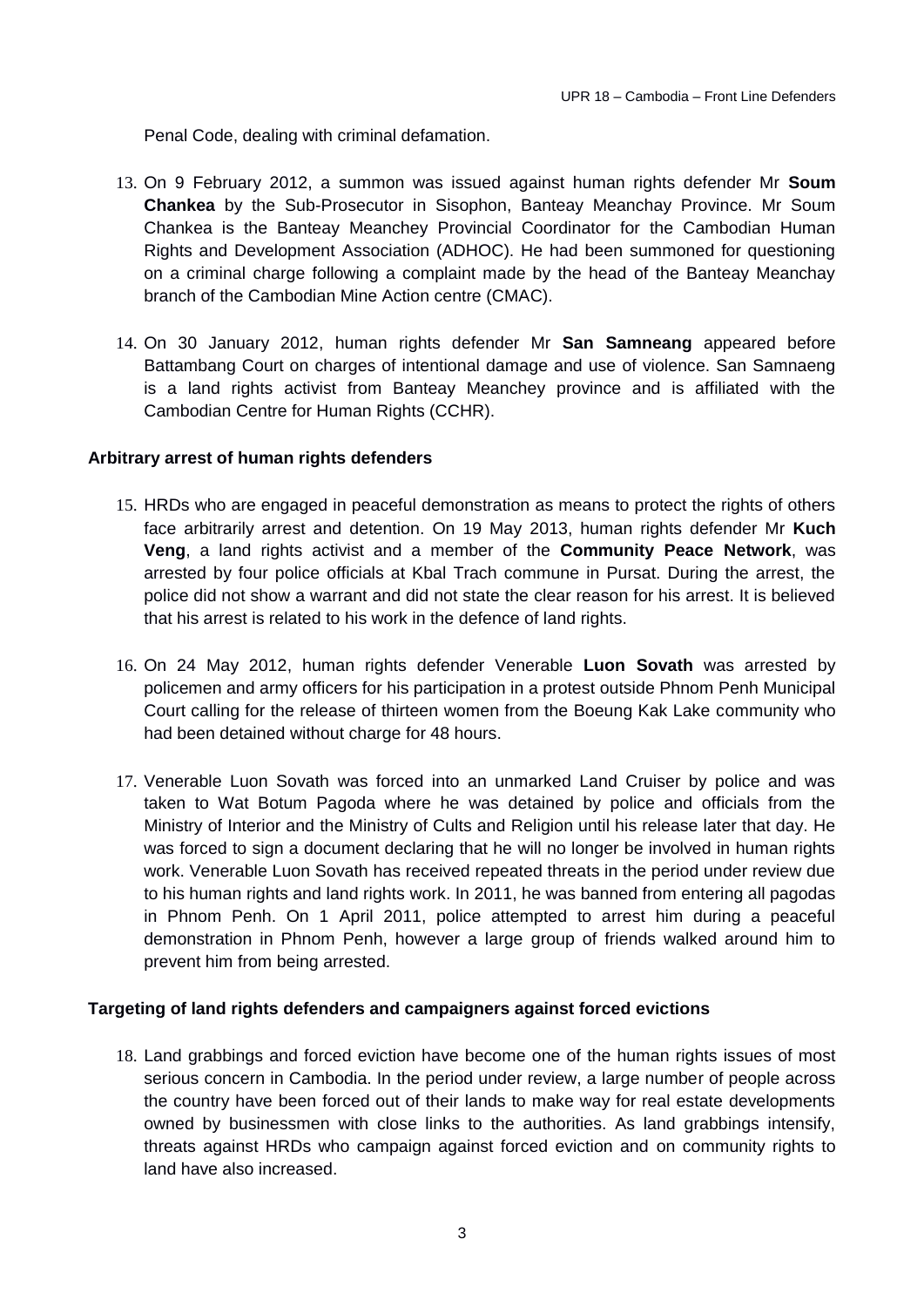- 19. Housing rights defender Ms **Yorm Bopha** was charged with "intentional violence with aggravating circumstances" on 4 September 2012 in relation to a skirmish that had broken out near her house on 7 August 2012. She was sentenced to three years imprisonment on 27 December 2012. On 14 June 2013, the Court of Appeal in Phnom Penh upheld her conviction but suspended one year of her three-year original sentence, on ground that she did not directly commit violence.
- 20. On 30 and 31 October 2012, members of the **Cambodian Centre for Human Rights (CCHR)**'s Land Reform Project were harassed and intimidated by police and military officials during a mission to collect information on land conflict in Thlao village in Banteay Mean Chey Province. On the second day of the mission, local police approached the team and subjected them to a lengthy and detailed interrogation regarding their activities. The officials also continued to make their presence felt by circling the team on motorbikes and keeping a close watch on their activities. A community representative was also questioned by a military commander and villagers were discouraged from taking the HRDs to the disputed land.
- 21. Prior to this incident, on 8 and 9 October 2012, human rights defender **Mr Ou Virak, Mr Pen Bonnar, Mr Chhay Thy, and Mr Sok Ratha** were summoned to appear for questioning on charges of intention to commit a crime. They were allowed to leave after being questioned by the Deputy Prosecutor. While they have so far not been informed of a trial date, the charges have not been formally dropped. The complaint filed against the HRDs are reportedly related to the ongoing land dispute in Lumphat district between company D.M. Group and 136 families of indigenous Tumpuan people.
- 22. On 26 April 2012, Mr **Chut Wutty**, the founder and director of the Natural Resource Protection Group (NRPG), was shot dead in Koh Kong province. NRPG is a civil society organisation that works to protect environmental rights and monitors illegal logging. Chut Wutty advocated tirelessly against the ongoing destruction of Cambodia's natural resources. Despite requests coming from human rights groups and the EU Delegation for the authorities to investigate the case thoroughly, on 4 October 2012, Koh Kong Provincial Court decided to close the investigation into the killing.

#### **Cooperation with the UN Special Rapporteur on the situation of human rights defenders**

- 23. The Special Rapporteur on the situation of human rights defenders, has continued to raise her concern regarding the situation of HRDs in Cambodia, particularly those working in mass media. In her report to the 22<sup>nd</sup> session of the Human Rights Council on 27 February 2013, she *"reiterates her concern regarding the general situation for human rights defenders in Cambodia and reported acts of intimidation, arrests and judicial harassment as well as restrictions to their legitimate right to freedom of opinion and expression, and restrictions on the right to association and peaceful assembly".*
- 24. The Cambodian government has not replied to the request to visit the country made in 2012 by the Special Rapporteur on the situation of human rights defenders. Requests by six other Special Rapporteurs also remain outstanding, including requests by the mandate holders on the independence of judges and lawyers and on freedom of association and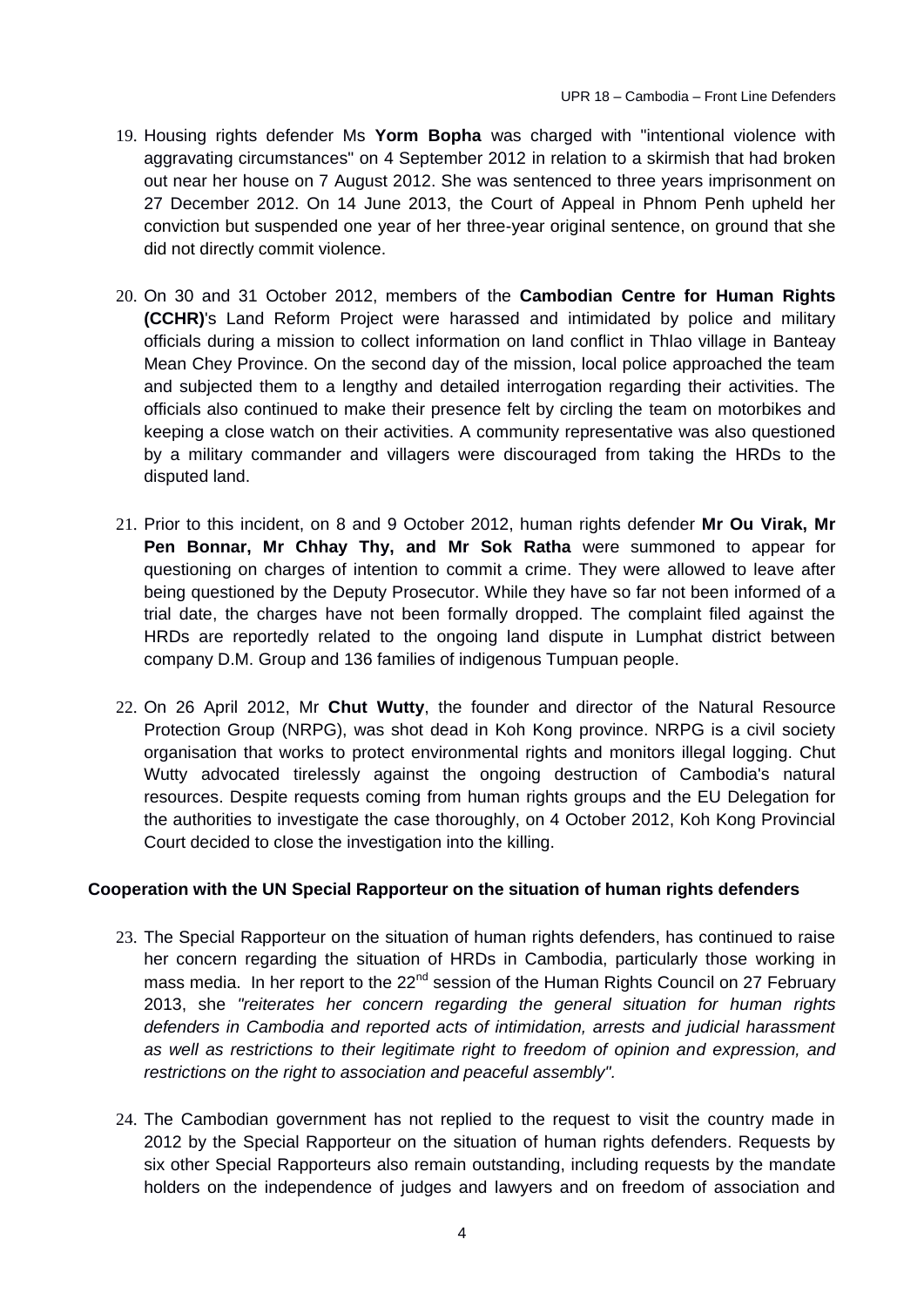assembly.

## **Development since the previous UPR Cycle**

- 25. In the last UPR review in late 2009, Cambodia accepted six recommendations which have specific focus on human rights defenders. The recommendations are:
- Adopt appropriate measures to disseminate widely and ensure full observance of the Declaration on Human Rights Defenders (recommended by Norway);
- Develop a policy to protect human rights defenders (recommended by Brazil);
- Effectively investigate and prosecute crimes and violations against human rights defenders and punish those responsible (recommended by Norway);
- In line with the previous recommendation made by the Committee on Economic, Social and Cultural Rights, adopt effective measure to combat the culture of violence and impunity and to better protect human rights defenders, including indigenous leaders and peasant activists (recommended by Germany);
- $\bullet$  Investigate and prosecute any attacks on or false allegations in relation to human rights defenders, in particular those working with communities to protect land, houses and access to natural resources and prevent forced displacement, an issue that has been reported on by the Special Rapporteur and the Committee on Economic, Social and Cultural Rights (recommended by Ireland);
- Strengthen efforts to protect freedom of expression and the right of all human rights defenders, including those working on land rights issues, to conduct their work without hindrance or intimidation, including by way of safeguarding freedom of assembly and association (recommended by Sweden).
- 26. Four years on, there has not been any substantive progress in the implementation of these recommendations. HRDs interviewed by Front Line Defenders reported that no action has been taken at all on these recommendations. As evident in this report, HRDs continue to work in very difficult circumstances in Cambodia. Front Line Defenders regrets that there has not been any action, or signs that any action may be taken to investigate violations against human rights defenders or to ensure their protection. Even the most egregious violations, such as killings, remained unpunished. In addition to case of Chut Wutty (see paragraph 22 above), the perpetrators of the killing of human rights defenders **Hy Vuthy**, **Chea Vichea**, and **Ros Sovannareth**, which occurred in 2004 and 2007, also remained unpunished.

# 27. **Front Line Defenders calls upon the member states of the UN Human Rights Council to urge the Cambodian authorities to prioritise the protection of human rights defenders and in doing so to:**

1. Cease the harassment and persecution of human rights defenders and ensure that all human rights defenders in Cambodia are able to carry out their legitimate human rights activities free from persecution, arbitrary arrest, judicial harassment and physical violence;